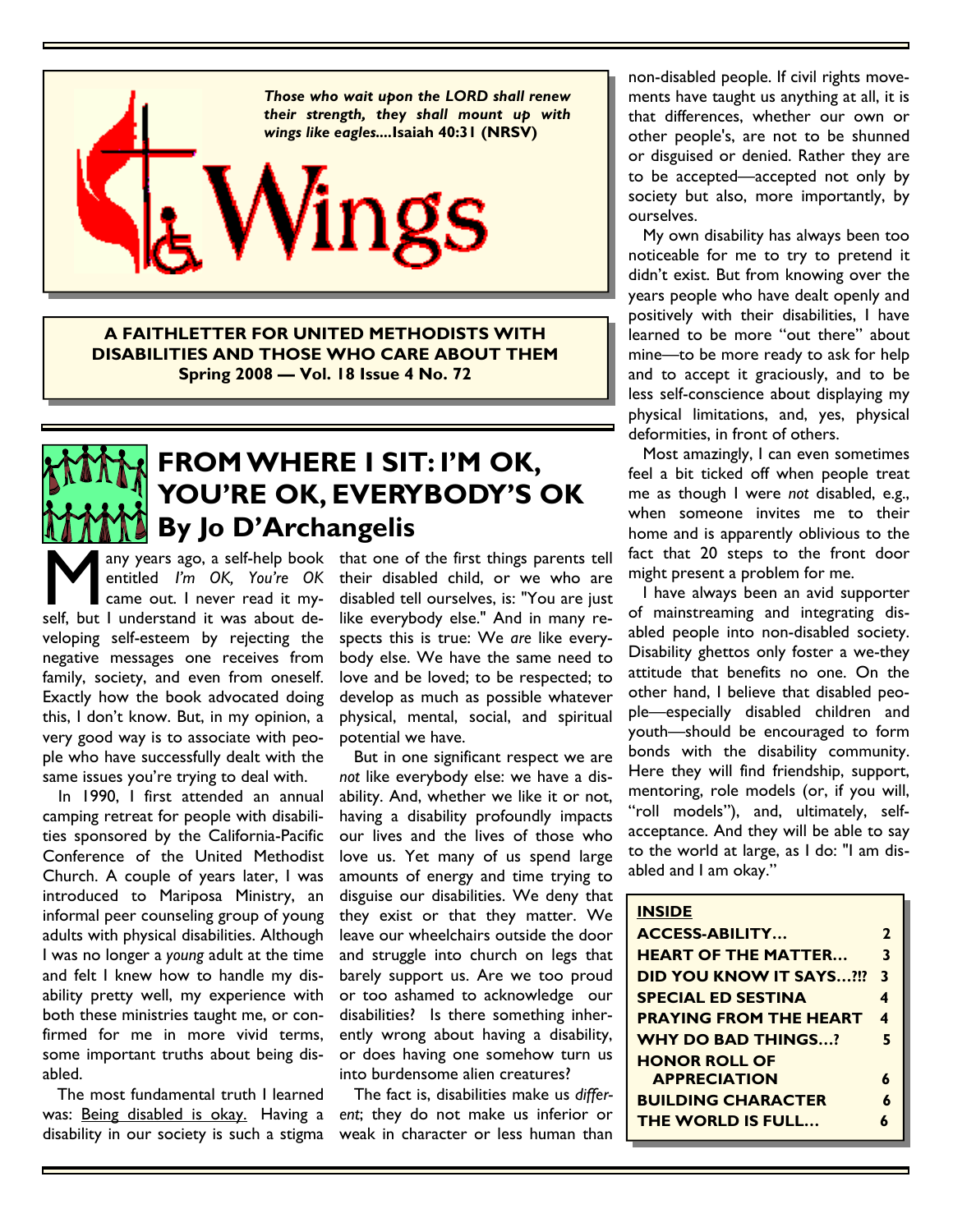## **ACCESS-ABILITY: GIVING YOUTH OPPORTUNITIES TO FLOURISH By Heather Horiuchi**

ill Gathro, who has cerebral palsy, is carried by a group of friends during a weeklong camp at Crooked Creek Ranch in Fraser, Colo. Youth with and without disabilities engage in horseback riding, Frisbee golf, hiking, fishing and other activities at the camp, owned by Young Life, a national evangelical outreach organization.

 Diagnosed with cerebral palsy as an infant, Will Gathro spent most of his teenage years at home with his parents. ''I didn't have any friends that would invite me anywhere,'' wrote Gathro, who speaks with the help of a computer. ''I played Nintendo and watched

TV all by myself.''

 That changed when he joined Young Life Capernaum Partnership—a nationwide Christian ministry for teenagers with disabilities. The ministry, says Will's mother, Kathy Gathro, has been a social lifeline because ''they see our kids for the abilities they have, not the disabilities they have.''

 The program, which empowers disabled teens to get out of their homes and live a full life, is just one example of how, after years of neglect, churches and religious nonprofits are beginning to meet the needs of people with ''special needs.''

Will Gathro, now 20, has been a



**A** non-profit, non-official quarterly newsletter for United Methodists with disabling **Conditions and all others interested in the** issues of disability, accessibility, and the church

Jo D'Archangelis

# **FOUNDER/EDITOR COMPUTER LAYOUT/GRAPHIC DESIGN**

**CORRESPONDENCE** Send all correspondence—including feedback, original writings, items from other sources, and changes of address—to Jo D'Archangelis, Editor, at: **Mailing Address** 592 West Ammunition Road, Apt. 1 Fallbrook, CA 92028 **Telephone/Fax** 760-723-2668 (please call before faxing) **E-Mail**  jodarlis@aol.com

**E-WINGS** Two e-mail versions of *Wings* are available for those with vision impairments and computer "reading" devices; those who have difficulty handling paper and print pages; those who live outside the USA; and/or those who just prefer computer viewing: (1.) A document version in partially formatted text without graphics available to those able to open attached files in Microsoft Word Document 2000, and (2.) A newsletter-formatted version with color graphics available to those able to open attached files in Microsoft Publisher 2000. E-mail Jo D'Archangelis at jodarlis@aol.com to request one, or both, of these versions.

**DONATIONS** *Wings* is an all-volunteer effort, but financial assistance is needed for printing and mailing costs. Most of our funding comes from reader donations. There are no subscription fees. If you think *Wings* is worth it, please make out a check or money order payable to the "Fallbrook United Methodist Church" (or "FUMC"), mark it "Wings Newsletter," and mail it to: **Church Address** Fallbrook United Methodist Church 1844 Winterhaven Road Fallbrook, CA 92028 **Church Telephone** 760-728-1472 **Church Fax** 760-728-7433 **Church E-Mail**  FUMC1887@sbcglobal.net

part of the Arlington, Va., Capernaum Partnership for four years, and has emerged as a group leader since his years of isolation. The organization, a subsidiary of Young Life, gives disabled teens and young adults an outlet for socializing, as well as a place to hear a weekly gospel message.

 Capernaum Partnership is named after the place described in the Bible's second chapter of Mark, where Jesus heals a paralytic who is lowered to him through a roof by four friends. Kathy Gathro praised the ministry for aiding ''the integration of the social and spiritual development'' in her son's life. ''They're a model for the whole church,'' she said.

 Every day barriers of architecture, communication and attitude exclude people with disabilities from living out their faith and fully participating in their congregation. As a result, their spiritual needs are not being met, said Ginny Thornburgh, vice president and director of the Washington-based National Organization on Disability's religion and disability program. "Many congregations think [having] a ramp is enough to qualify them as being accessible to persons with disability.'' However, ''Getting a person with a disability to church is not enough"….

 While ensuring accessibility to people with disabilities remains challenging, advocates say it is worth the effort. ''Giving people the opportunity to flourish,'' is what it is all about, said Kathy Gathro…. This summer, instead of playing video games by himself, Will Gathro plans to attend Lake Champion camp in New York, as a worker. With the help of a ''buddy'' who is without a disability, the pair will run the camp's go-cart activities.

> **Excerpted from "Access-Ability: Giving Members The Opportunity To Flourish," Religion News Service; originally published in the** *Salt Lake Tribune***.**

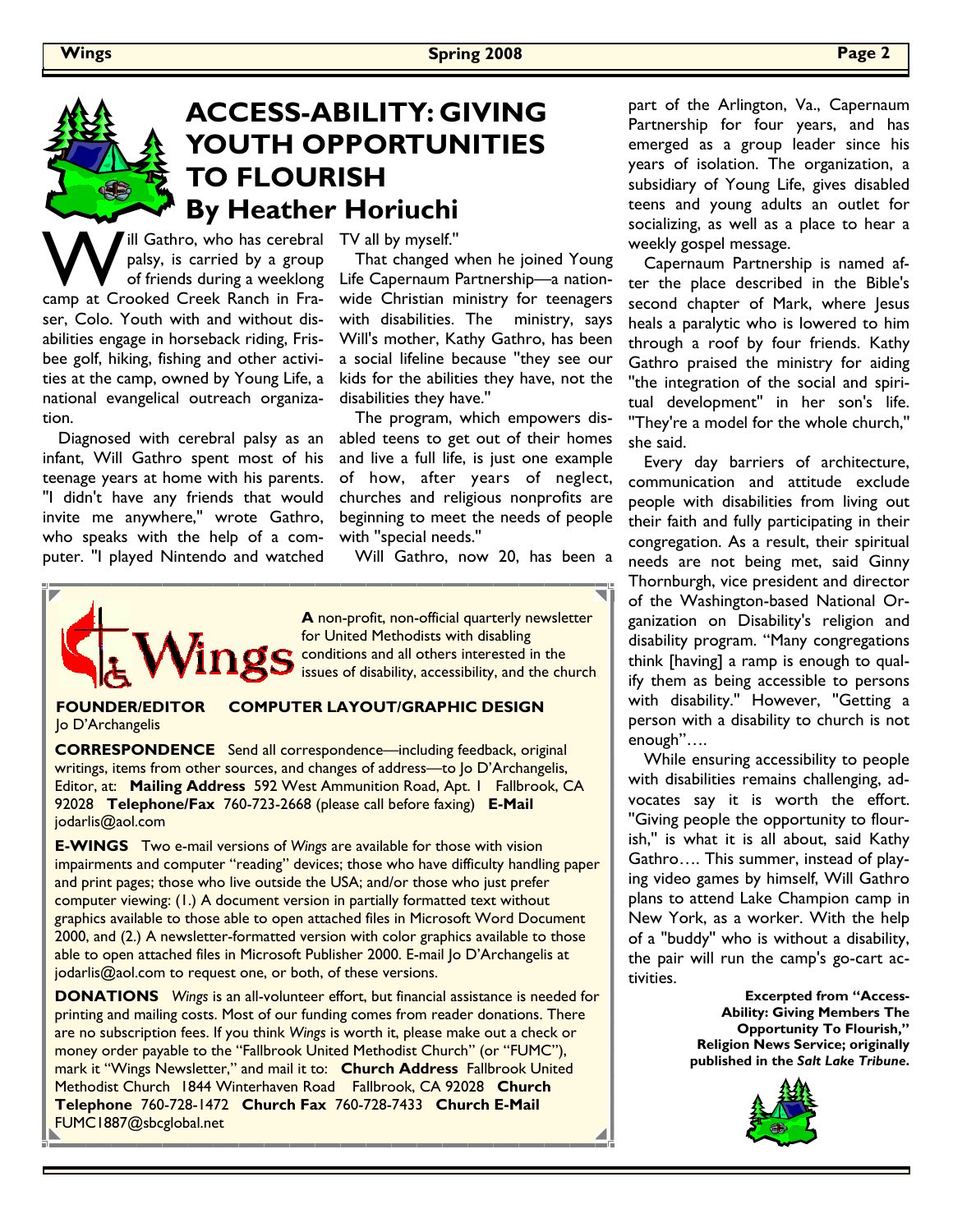# **HEART OF THE MATTER: WAITING FOR THE CALL By Barbara Chaapel**

**Editor's Note: The following is an excerpt from an article about Princeton Theological Seminary's October 2004 conference on theological education and people with disabilities, "Making Room At The Table," which was attended by over 50 people from 10 U. S. seminaries (see Winter 2008 issue).** 

nother major issue the confer-<br>ence addressed was vocation.<br>Robin Lostetter, associate pasence addressed was vocation. Robin Lostetter, associate pastor of Point Pleasant Presbyterian Church in New Jersey, describes herself as having "mobility issues" and told of a time that someone said to her "What have we here, a little cripple?"

 "I hauled off and kicked him in the shins," she said. "That's pretty much been my style. I got tired of people saying things like: 'Oh, we had another handicap here this morning.'

 "I learned while I was studying at Rochester Divinity School that people just didn't get it, so I became an educator for them. I had a friend at Princeton, and I tried to help her see the problems on the Princeton campus. Like offering people a class in Stuart Hall via a closed circuit TV but not realizing they couldn't get up the stairs to the building." (She had kudos, though, for Erdman Hall's accessible entranceway and bathrooms.)

 Lostetter was not so direct, though, when it came to looking for a call. "I didn't tell the search committee I was disabled during the phone interview," she explained, "and I didn't list my disability on my PIF [job dossier]. You need to let people get to know you first, so they won't shut the door immediately."

 Theo Cornish, a 1995 PTS graduate now working in the Theological Book Agency, appreciated her advice. He began looking for a call to ministry in January [of 2004] and hopes to work at a church or on a presbytery staff in the area of redevelopment or youth ministry. He has MS but doesn't want to say that right up front.

 "I want them to get to know me first, to establish a relationship, and then I'll tell them that I'm a person dealing with MS. I may not be able to do some things because my energy level gets low. But God uses everything and everyone, and I believe there is a place I will be called to. I'm waiting to see what it is, and I'll be ready."

Jeremy Funk graduated from Princeton in 2004 and is back home in Wheaton, Illinois, looking for a call. He has cerebral palsy, low vision, and some hearing loss. "I was educating others as soon as I got to Princeton," he says. "I needed note-takers, and longer times on tests. I needed to schedule a mobility instructor every week, so PTS hired a student friend to help me. I learned to describe to people that getting from Point A to Point B was different than getting from Point B to Point A.

 "Friendship is so important. There are classmates who wanted to help, yet some created too much of a dependency. I needed interdependence. Friendship is solidarity more than helping."

 One way Funk expresses his feelings is through poetry. He has an M.A. in English and loves to write. He will teach freshman writing this fall at Wheaton College while he looks for a call in ministry.

 A member of the Mennonite Church, he is considering doing CPE and becoming a chaplain. Another possibility is working through Young Life's Capernaum Project, which ministers to young people with disabilities.\* "I would love to be a sort of spiritual companion to *(HEART continued on page 4)* 

\*See "Access-Ability…"on p. 2 of this issue.

## **DID YOU KNOW IT SAYS IN THE UMC BOOK OF DISCIPLINE…?!?**

## **General Responsibilities of the Conference Board of Discipleship**

(c) To foster and promote camping experiences for persons with disabilities, including camps specifically designed for persons with disabilities, and the participation of persons with disabilities, when feasible, in camps sponsored by the district and conference.

(d) To provide training for clergy and laity in ministries with persons with disabilities, including the areas of the Sunday school, camps and retreats, and the development.

**From** *Book of Discipline of the United Methodist Church 2004***, ¶628.1** 

## **Responsibilities of the Conference Board of Global Ministries**

(18) To develop strategies in response to critical community issues, with special attention to the needs of ethnic and language groups, people with disabilities, people in transitional relationships, and those living under repressive systems….

(36) To make available program and other resources to local churches to help ensure physical accessibility of church buildings.

**From** *Book of Discipline of the United Methodist Church 2004***, ¶630.b**

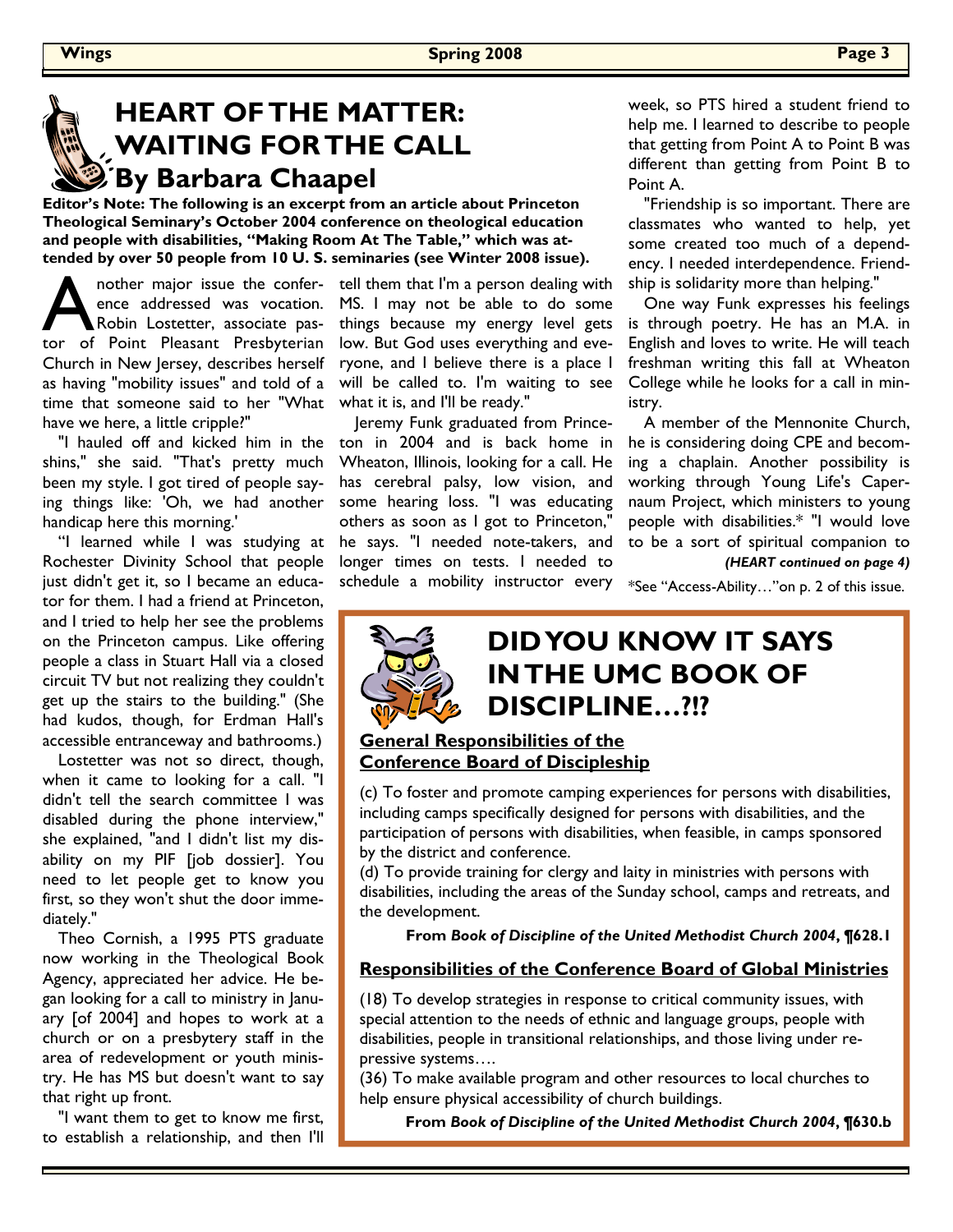kids," he said. "If I could get a kid through high school having a better time than I had, that would really use my gifts and experience."

## **SPECIAL ED SESTINA By Jeremy Henry Funk**

Fog smears this November morning. I tramp toward the orange school bus idling in the driveway. A woman in a tight blouse shifts in the driver's seat. Mom hands me my brown-bagged lunch, kisses my cheek. The driver stretches a hairy arm to slam the door.

I slide into a seat near the door.

Ripples crease the driver's neck. This morning a girl whimpers, hugs a teddy bear to her cheek. A boy murmurs the Dukes of Hazard theme. The bus reeks of diapers and sweat. The driver's hands turn on the radio, then grip the wheel. The woman

plays Billy Joel and Boy George. The woman sags in her seat. I rub my eyes. The door opens for crutches, canes, for spastic legs & hands. Finally, Ginsburg sparkles big & brown in morning. My legs quiver. I nearly slip stepping off the bus. Drizzle. Exhaust. Dampness presses my cheeks.

Therapy right away. The receptionist checks her clipboard and smiles. Jeannie's the only woman at Ginsburg with orange hair. Therapy smells like the bus: Ammonia and sweat. White everywhere. Gold door knobs gleam, turn, then click. Chris grins: "Good Morning." Her Hawaiian-brown face smiles. Her therapist hands

pull my legs, squeeze my knees. Hard hands. My back aches. Now my side. My cheek rubs cold linoleum. Each schoolday morning Chris wrings my legs. During this work, women murmur. Phones purr. My green star-sticker gleams on a door chart. But the prize dims on yellow paper. All day 'til the bus.

Classmates bend low and rigid over round tables, busy practicing cursive. Mrs. Jones gives me a pencil, hands over a sheet of r's. Recess next. We march outdoors to swing and slide and play on chalked blacktop. I watch the fat woman on duty who never smiles in the morning.

Noon comes. Many hands make paper sacks crackle. Lunches open like doors.

Ginsburg roasts big and brown as morning ends. The afternoon bus driver woman says she smokes. I smell only sweat & diapers. Tears tickle my cheeks.

**Spring 1995; revised Summer 1999 [title supplied by editor].**

*(HEART continued from page 3)* **From "Heart Of The Matter" (Aug. 3, 2005), National Organization On Disability website (www.nod.org/religion).** 



## **PRAYING FROM THE HEART By Tim Gilmer**

ately I've been wondering why—<br>with all the talk of stem cells and<br>cures and walking again—I don't with all the talk of stem cells and cures and walking again—I don't care if my feet never touch the ground again.

 I haven't always felt this way. In the first couple of weeks following the plane crash that paralyzed me, I prayed that I was trapped in a bad dream and asked God to wake me up. When the nightmare refused to dissolve, I began praying to be miraculously healed. When I reached the five-year post-injury milestone still the same, I made plans to travel halfway across the globe to find a partial "cure" in, of all places, Yugoslavia. When I reached the ten-year mark and nothing had changed, I tried biofeedback, hoping it would restore some of my muscles. When that didn't happen, I stopped praying for tomorrow and started living for today.

 Twenty-one years post-injury, when my daughter arrived, my priorities instantly changed. A gift, a precious life, had been given to my wife and me. My prayers took a new direction, no longer about me. Twenty-one more years passed in the blink of an eye until this month—July 11, 2007, my 42nd anniversary as a wheelchair user.

 After 42 years of sitting, here is the list of things that are now more important to me than walking again: my relationship with my wife; my relationship with my daughter; my faith in God; my friend Carol's life-and-death need for a liver transplant; whether Jesse and Nick, the neighbor "boys," return safely from war; whether famine will one day disappear from the earth; whether I will draw my last breath in a nursing home. This is the stuff my prayers are made of now.

 When I pray, I try not to ask for ma- *(PRAYING continued on page 5)*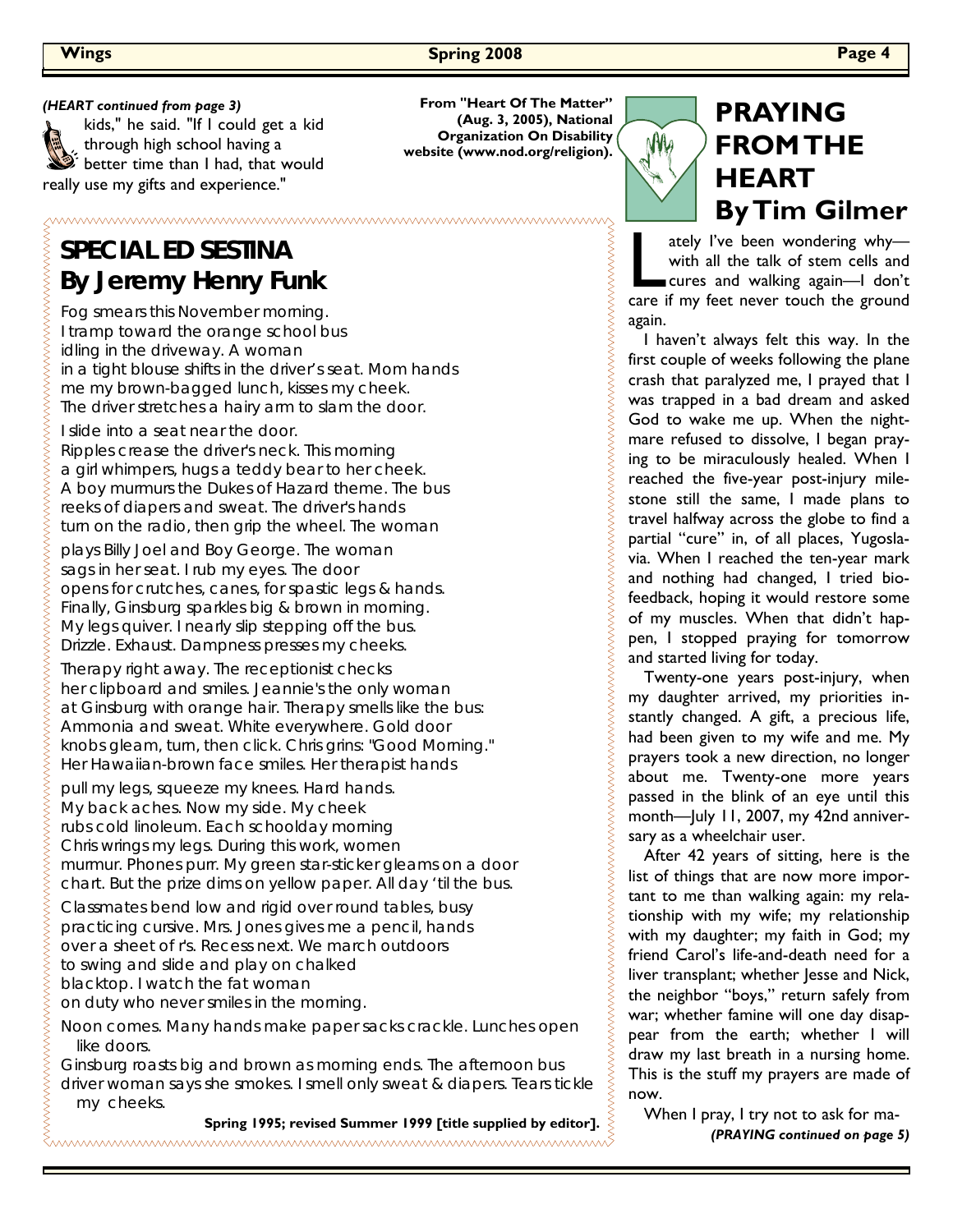

**Editor's Note: This is the fourth part of a five-part series adapted from an oral presentation given by Daggett in 1994. It is based on Daggett's own experiences as a person with a severe disability and on his review of Harold Kushner's book,** *When Bad Things Happen To Good People***.** 

### **PART FOUR: ACTS OF NATURE**

f we can't bring ourselves to believe that God makes terrible things happen, that they are his will, then what is the alternative?

 Let's consider this proposition: The laws of nature can't tell a good person from a bad person. A brick falls off a building and, if you are underneath it at that moment, you will be hit on the head. You cross a busy street at rush hour and there is a good possibility of your being struck by a car—even if you are a good person, and even if you have a good reason for crossing the street. If you go into a house where there is a contagious disease, you run the risk of contracting that disease, whether you are a good person or a bad person. It makes no difference if you are there as a doctor or a burglar.

 Being a post-polio survivor in a wheelchair, I talk to a lot of people about disability and other healthrelated issues. Sometimes I hear people ask, "Why me?", and, although I seldom say it, I think, "Why not you? Is anyone so special that he or she is immune from life's problems?"

 Fires, floods, hurricanes, earthquakes, tornadoes, etc.—the insurance companies call these events "acts of God." Harold Kushner thinks this is close to blasphemy. These are not acts of God; they are acts of nature, a blind amoral nature that is not able to distinguish between one person and another.

 Now I do believe that God created the world. I have to believe it—it is so complex and so wondrous! And it works. I remember a scene in a movie a few years ago. Although I can't tell you the name of the movie or even who played in it, I remember a group of children sitting around trying to figure out why something had happened. Each child had a different explanation, but most of their explanations had something to do with ghosts or supernatural events. After a few moments, a small but precocious boy dismissed these explanations. He said that what had happened couldn't have happened because of "unnatural" events. If it did happen that way, then nature wouldn't work, and nature just had to work.

 Kushner believes, as I do, that God created the world. But when he created it, he withheld one key ingredient from nature, an ingredient he only gave to us: the ability to differentiate between good and bad. People have that capacity; falling rocks, speeding bullets, and disease germs don't. If a crook goes into a store at night to rob it and shoots an innocent bystander, don't blame God, blame the crook.

 On the other hand, I don't believe God created the world, gave it a push, and then retired. I believe that God is at work in the world today as God has always been, i.e., working through individual human beings. God has given us the ability to transcend even the worst tragedies. He has also given us a world where the laws of nature apply regularly and consistently. As long as we don't mess it up, we'll have air to breath, the sun will rise, and gravity will remain constant.

(**PART FIVE: MIRACLES** will appear in the Summer 2008 issue of *Wings*.)

#### *(PRAYING continued from page 4)*

terial goods or miracles. No Mercedes-Benz, no money, no retribution, no please let me walk again. I try to pray as Jesus instructed his followers to pray 2,000 years ago: I don't pray for a military defeat of our enemies. I pray that those who would strap on explosives and kill innocent men, women, and children will experience a life-altering change of heart. I pray that warriors all over the world will lay down their arms and thank God for life, such as it may be.

 And life, for me, is good. I have found that being dependent upon ball bearings rather than joints is a good trade. Both wear out, but ball bearings are cheaper, easier to replace, pain-free.

 If I were a young man or woman, I would feel differently about walking. My heart goes out to them. It is not an easy life for any of us, but for those who long for a future that may not come, it is especially difficult. Yet, there are so many opportunities in life that do not depend upon walking. So many possibilities.

 So I pray for a grateful heart for those who dream of walking again, for myself, my loved ones, friends, enemies. I pray that humility will pierce the armor of pride and arrogance wherever it hardens hearts. I pray that mothers and fathers all over the world will learn to love not only their children but the children of all nations.

Walking again? For me, maybe someday, in another world.

**Gilmer is editor of the disability life-style magazine,** *New Mobility***. Reprinted by permission from** *New Mobility***, originally titled "Bully Pulpit: From The Heart" (July 2007); telephone: 888-850-0344; website: www.newmobility.com.**